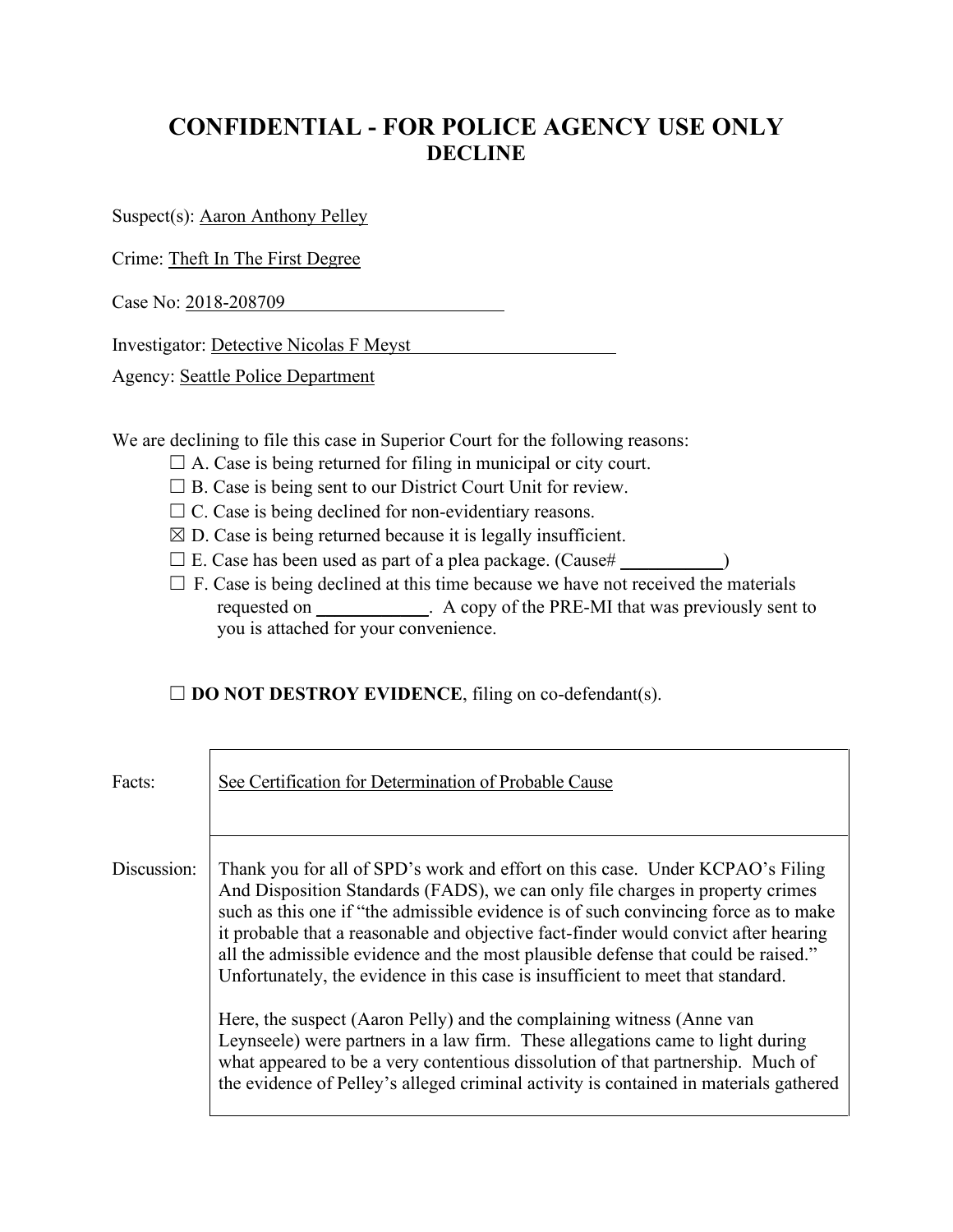by van Leynseele in preparing for, and conducting, an arbitration of her civil claims against Pelley. Many of these civil claims were essentially identical to the referred criminal allegations. As these materials appeared to potentially contain privileged communications, we had them reviewed by a DPA in our Special Operations Unit serving as a "taint team." The conclusion of that DPA was that much of these materials appeared to be covered by the attorney-client privilege and that the relevant clients of the firm have not waived confidentiality.

Given all of the above, we do not believe that a jury is likely to convict after hearing the admissible evidence and the most plausible defense that could be raised. As an initial matter, as described above, much of the relevant information in this case is contained in materials that appear to be covered by a privilege that has not been waived by the clients of the firm and cannot be waived by van Leynseele. As a result, these materials will likely be inadmissible at trial. And, without them, the State will not be to prove this case—i.e. the State will not be able to establish what actually happened.

Moreover, even if these materials were admissible, a jury would still be unlikely to convict. In order to convict a defendant of theft or crimes relating to stolen property (e.g. trafficking in stolen property), the State must prove both that the defendant took property belonging to another *and* that the defendant acted with the criminal intent to wrongfully deprive the true owner of that property. A similar analysis applies regarding crimes relating to damaging or destroying property. A defendant who truly believes that property is his and/or that he is legally allowed to take, keep it, or dispose of it has not committed the crime of theft. That is the case even if the defendant's belief is actually incorrect. As a result, it is usually extremely difficult for the State to prove a crime in situations in which the defendant can portray what occurred as being a dispute between business partners as to who was entitled to what and/or how money should be managed. Similarly, a defendant who mistakenly misdirects or mishandles funds has also not committed the crime of theft. As a result, it is usually extremely difficult for the State to prove a crime in situations in which the defendant can portray himself as a "sloppy" business-person who mismanaged funds due to poor recordkeeping and accounting of financial transactions rather than with criminal intent.

Unfortunately, this case presents both scenarios. Here, Pelley will almost certainly assert at trial that the transactions in question were either things he was entitled to do or were the result of (non-criminal) mistakes on his part. While there does appear to be evidence from which a jury might find that Pelley was not actually entitled to do various things that he did, there does not appear to be sufficient evidence to make it probable that the jury would find beyond a reasonable doubt that he acted with the requisite criminal intent. That is particularly the case given